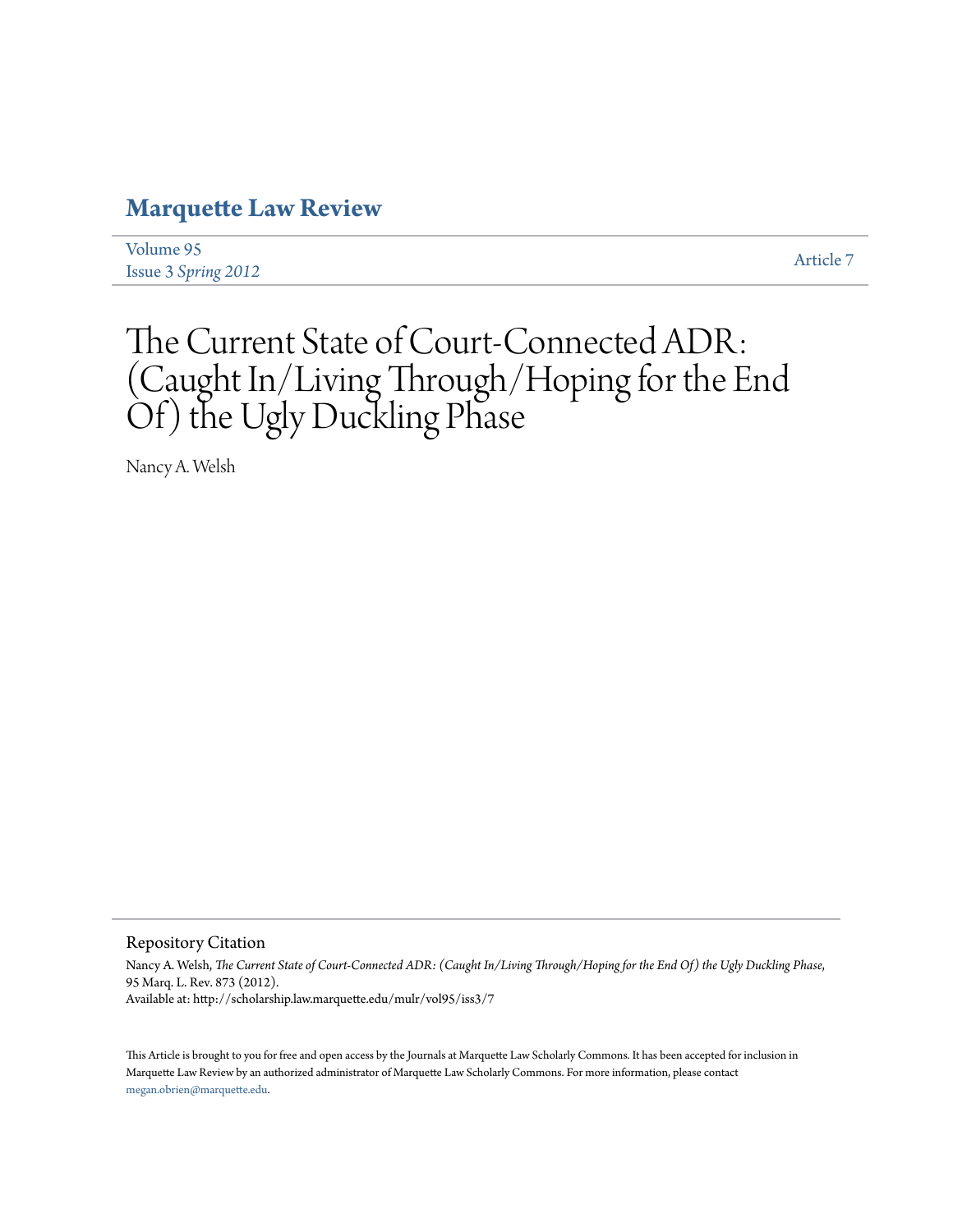### **THE CURRENT TRANSITIONAL STATE OF COURT-CONNECTED ADR**

#### NANCY A. WELSH\*

Obviously, there is much to commend in court-connected mediation and what it offers to people caught up in disputes. With the help of mediators, parties may find it more feasible to reflect on their legal and extra-legal needs, prioritize among these needs, engage in open and thoughtful conversation, develop integrative solutions, and even consider the mediators' dispassionate feedback regarding positions or expectations. Proponents of court-connected mediation can also point to a multitude of accomplishments. For example, and most strikingly, many cases settle in mediation.<sup>1</sup> For the vast majority of those cases, litigants express satisfaction with the process and indicate that they had the opportunity to express themselves, that the other parties heard them, that they had input into the outcome, and that they view the process as  $fair.<sup>2</sup>$  Additionally, parties rarely seek to undo the settlements reached in mediation, though this sometimes occurs.<sup>3</sup> Parties generally view mediation as being as satisfactory or fair as trial,<sup>4</sup> and sometimes even more so.<sup>5</sup> Some research indicates that mediation

<sup>\*</sup> William Trickett Faculty Scholar and Professor of Law, Penn State University, Dickinson School of Law. This Essay incorporates portions of Nancy A. Welsh, *Musings on Mediation, Kleenex, and (Smudged) White Hats*, 33 U. LA VERNE L. REV. 5 (2011), and builds upon themes begun there. I am indebted to Andrea Schneider, Peter Salem, and Susan Yates for the invitation to participate in the Court ADR Symposium. My thanks go to David Brown, Christopher Reintjes, and Justin Blake for their research assistance. All mistakes, of course, are mine.

<sup>1.</sup> *See* JENNIFER E. SHACK, RESOL. SYS. INST., BIBLIOGRAPHIC SUMMARY OF COST, PACE, AND SATISFACTION STUDIES OF COURT-RELATED MEDIATION PROGRAMS 7 (2d ed. 2007) (stating that "58% of unlimited cases and 71% of limited cases settled as a result of mediation"); Roselle L. Wissler, *The Effectiveness of Court-Connected Dispute Resolution in Civil Cases*, 22 CONFLICT RESOL. Q. 55, 58 (2004) (reporting that "[m]ost studies reported a settlement rate between 47 and 78 percent").

<sup>2.</sup> Wissler, *supra* note 1, at 58.

<sup>3.</sup> *See* James R. Coben & Peter N. Thompson, *Disputing Irony: A Systematic Look at Litigation About Mediation*, 11 HARV. NEGOT. L. REV. 43, 87 (2006); James R. Coben & Peter N. Thompson, *Mediation Litigation Trends: 1999–2007*, 1 WORLD ARB. & MEDIATION REV. 395, 403 (2007).

<sup>4.</sup> Wissler, *supra* note 1, at 65–66.

<sup>5.</sup> *Id.* at 66.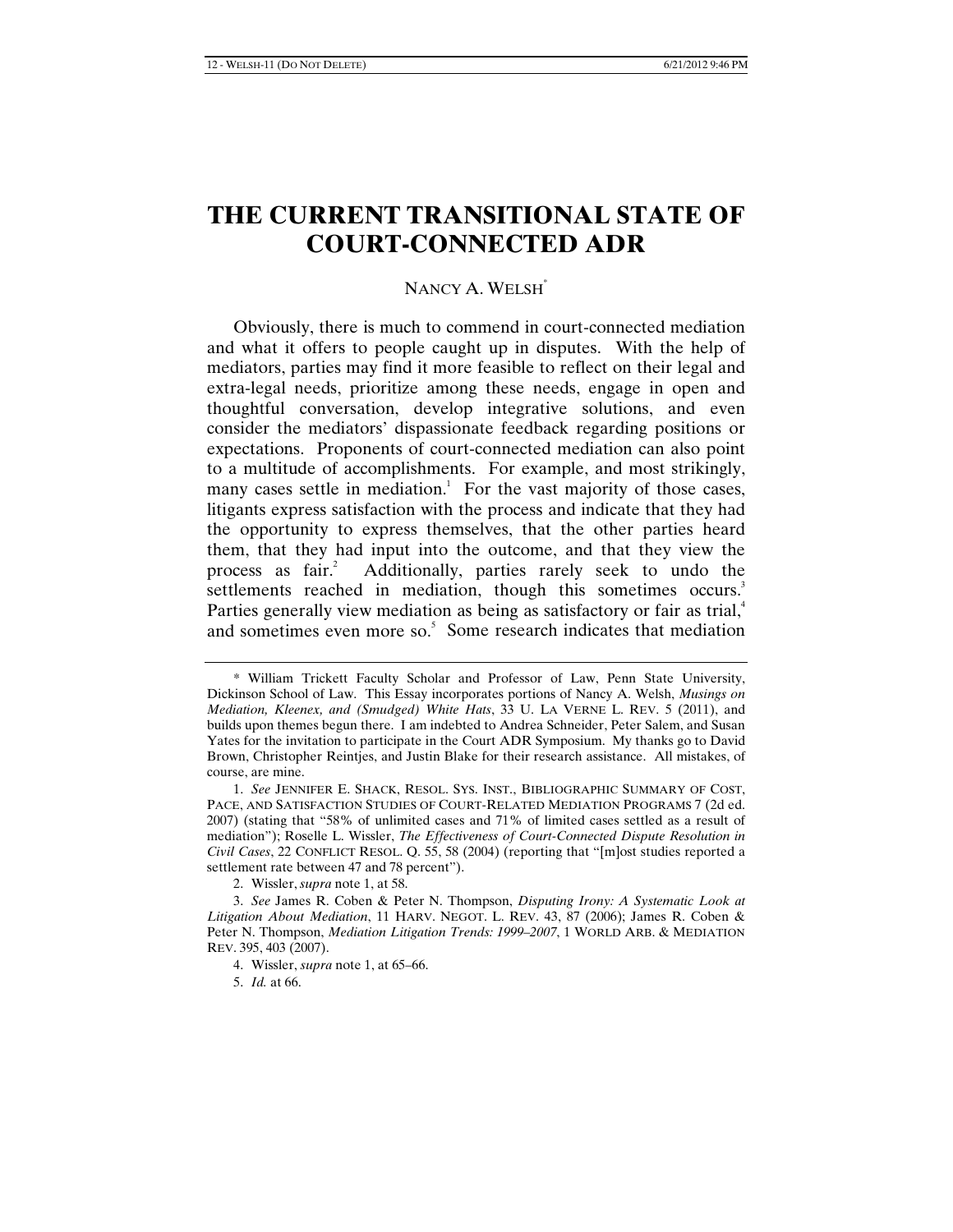saves time and costs for both courts and parties.<sup>6</sup> Occasionally, mediation even achieves communication and outcomes that would be unlikely in other court-connected procedures.<sup>7</sup> This catalogue of achievements clearly affirms the value of mediation.

For well over a decade, however, other evidence has triggered concerns that mediation has strayed from its core mission as a mechanism for the meaningful and voluntary resolution of disputes<sup>8</sup> and that it has become entangled in the contentious game playing and covert manipulation<sup>9</sup> that can occur in litigation. Judicial opinions reveal satellite litigation over (1) lawyers' authority to enter into mediated

8. *See, e.g.*, Richard Delgado et al., *Fairness and Formality: Minimizing the Risk of Prejudice in Alternative Dispute Resolution*, 1985 WIS. L. REV. 1359, 1400–04; Trina Grillo, *The Mediation Alternative: Process Dangers for Women*, 100 YALE L.J. 1545, 1600–10 (1991); *see also* Eric Yamamoto, *ADR: Where Have the Critics Gone?*, 36 SANTA CLARA L. REV. 1055 (1996) (discussing a lack of scholarly criticism of ADR).

9. *See* Jim Coben & Lela P. Love, *Trick or Treat: The Ethics of Mediator Manipulation*, ABA DISP. RESOL. MAG., Fall 2010, at 18, 20–21, 25.

<sup>6</sup>*. See* Leonard L. Riskin & Nancy A. Welsh, *Is That All There Is?: "The Problem" in Court-Oriented Mediation*, 15 GEO. MASON L. REV. 863, 873 n.45 (2008); Thomas J. Stipanowich, *ADR and the "Vanishing Trial": The Growth and Impact of "Alternative Dispute Resolution*,*"* 1 J. EMPIRICAL LEGAL STUD. 843 *passim* (2004) (citing to studies showing such effects).

<sup>7</sup>*. See* Dwight Golann, *How Mediators Can Help with Relationship Repairs*, 19 ALTERNATIVES TO HIGH COST LITIG. 193, 197 (2001); Julie Macfarlane, *Culture Change? A Tale of Two Cities and Mandatory Court-Connected Mediation*, 2002 J. DISP. RESOL. 241, 272–77 (observing that when parties attend mediation, many lawyers perceive that the outcomes are changed to reflect the parties' needs and interests); Bobbi McAdoo, *A Report*  to the Minnesota Supreme Court: The Impact of Rule 114 on Civil Litigation Practice in *Minnesota*, 25 HAMLINE L. REV. 401, 429 tbl.10 (2002) (reporting that about 31% of attorneys voluntarily choose mediation to "[i]ncrease potential for creative solutions"); Michael Moffitt, *Three Things To Be Against ("Settlement" Not Included)*, 78 FORDHAM L. REV. 1203, 1212–14 (2009) (describing the sorts of creative, customized outcomes more likely to be achieved through settlement than litigation); Leonard L. Riskin, *Decisionmaking in Mediation: The New Old Grid and the New New Grid System*, 79 NOTRE DAME L. REV. 1, 21 (2003) (explaining the development of the concept of "problem-definition" to capture "the great virtue of mediation," which "was to help the parties address—in addition to their positional claims—what was really at stake for them" and reach responsive solutions); Jean R. Sternlight, *ADR Is Here: Preliminary Reflections on Where It Fits in a System of Justice*, 3 NEV. L.J. 289, 292–93 (2003); Nancy A. Welsh, *Stepping Back Through the Looking Glass: Real Conversations with Real Disputants About Institutionalized Mediation and Its Value*, 19 OHIO ST. J. ON DISP. RESOL. 573, 629–38 (2004) [hereinafter Welsh, *Stepping Back Through*] (describing the communication and outcomes that occurred in special education mediation sessions that were the subject of a small qualitative study). *But see* Nancy A. Welsh, *Making Deals in Court-Connected Mediation: What's Justice Got to Do With It?*, 79 WASH. U. L.Q. 787, 813 (2001) (citing to research finding that mediation was no more likely than adjudication to produce creative or nonmonetary outcomes) [hereinafter Welsh, *Making Deals*].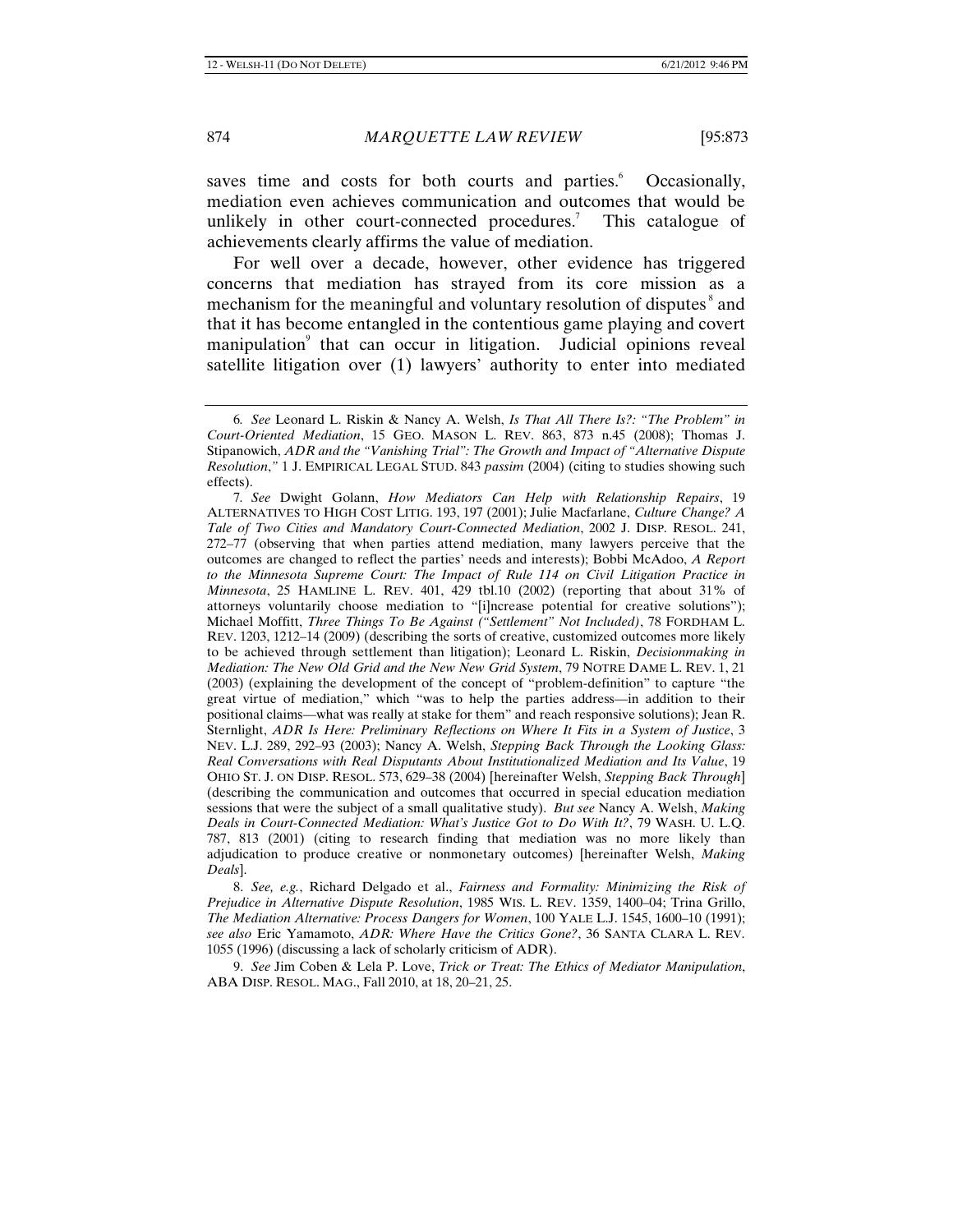settlements on their clients' behalf;<sup>10</sup> (2) lawyers' competence in advising their clients to accept<sup>11</sup> or reject<sup>12</sup> mediated settlement agreements; (3) the influence exercised by mediators;<sup>13</sup> (4) good-faith and fair-dealing violations; <sup>14</sup> (5) the proposed *vacatur* of preliminarily approved mediated class settlements;<sup>15</sup> and (6) imprecise contract formation.<sup>16</sup> The process of mediation was adopted by many courts as a means to ameliorate wasteful conflict and reduce the courts' dockets.<sup>17</sup> However, mediation (or more accurately, those participating in mediation) may now be contributing to such conflict and dockets.

More worrisome, though, are the cases suggesting that some repeat users of mediation are exploiting certain aspects of the process, particularly the obligation of confidentiality and the mediation privilege,

14*. See* Doctors Hosp. 1997 LP v. Beazley Ins., Civ. Action No. H-08-3340, 2009 WL 3719482, at \*2, \*6 (S.D. Tex. Nov. 3, 2009) (involving an insured and insurer, as well as an alleged Mary Carter agreement).

15*. See* Ehrheart v. Verizon Wireless, LLC, 609 F.3d 590 (3d Cir. 2010).

16*. See* Gatto v. Verizon Pa., Inc., Civ. Action No. 08-858, 2009 WL 3062316, at \*10 n.1 (W.D. Pa. Sept. 22, 2009) (calling for settlement negotiations to be conducted in writing, rather than orally, to avoid confusion over the terms of the agreement); Haghighi v. Russian– Am. Broad. Co., 577 N.W.2d 927 (Minn. 1998) (deciding the enforceability of a mediated settlement agreement that failed to include statutorily-required terms); Williams v. Kan. City Title Loan Co., 314 S.W.3d 868 (Mo. Ct. App. 2010) (reviewing a decision involving the failure to memorialize mediated settlement agreements, as required by court rules).

17*. See generally* CTR. FOR DEMOCRACY & GOVERNANCE, U.S. AGENCY FOR INT'L DEV., ALTERNATIVE DISPUTE RESOLUTION PRACTITIONERS' GUIDE 5 (1998) (outlining the forces that led to alternative dispute resolution).

<sup>10</sup>*. See*, *e.g.*, N. Me. Transp., LLC v. OneBeacon Am. Ins. Co., No. 1:10–cv–00370–JAW, 2011 WL 5009470 (D. Me. Oct. 19, 2011); Gatto v. Verizon Pa., Inc., Civ. Action No. 08-858, 2009 WL 3062316 (W.D. Pa. Sept. 22, 2009) (stating that lawyers must have "express authority" to bind clients to settlement agreements); Jordan v. Adventist Health System/Sunbelt Inc., 656 So. 2d 200 (Fla. Dist. Ct. App. 1995); Gordon v. Royal Caribbean Cruises Ltd., 641 So. 2d 515 (Fla. Dist. Ct. App. 1994); Omni Builders Risk, Inc. v. Bennett, 721 S.E.2d 563 (Ga. Ct. App. 2011).

<sup>11</sup>*. See* Benesch v. Green, No. C-07-03784 EDL, 2009 WL 4885215 (N.D. Cal. Dec. 17, 2009); Cassel v. Super. Ct., 244 P.3d 1080 (Cal. 2011); Guido v. Duane Morris LLP, 995 A.2d 844 (N.J. 2010).

<sup>12</sup>*. See* Fehr v. Kennedy, 387 F. App'x 789 (9th Cir. 2010).

<sup>13.</sup> *See* Olam v. Congress Mortg. Co., 68 F. Supp. 2d 1110 (N.D. Cal. 1999); Allen v. Leal, 27 F. Supp. 2d 945 (S.D. Tex 1998); *see also* Nancy A. Welsh, *Reconciling Self-Determination, Coercion, and Settlement*, *in* DIVORCE AND FAMILY MEDIATION: MODELS, TECHNIQUES, AND APPLICATIONS 420, 430 (Jay Folberg et al. eds., 2004); Nancy A. Welsh, *The Thinning Vision of Self-Determination in Court-Connected Mediation: The Inevitable Price of Institutionalization?*, 6 HARV. NEGOT. L. REV. 1, 9–15 (2001) [hereinafter Welsh, *Thinning Vision*] (describing the allegations in *Allen v. Leal* and other litigated matters, as well as allegations of mediators' violation of ethics rules) .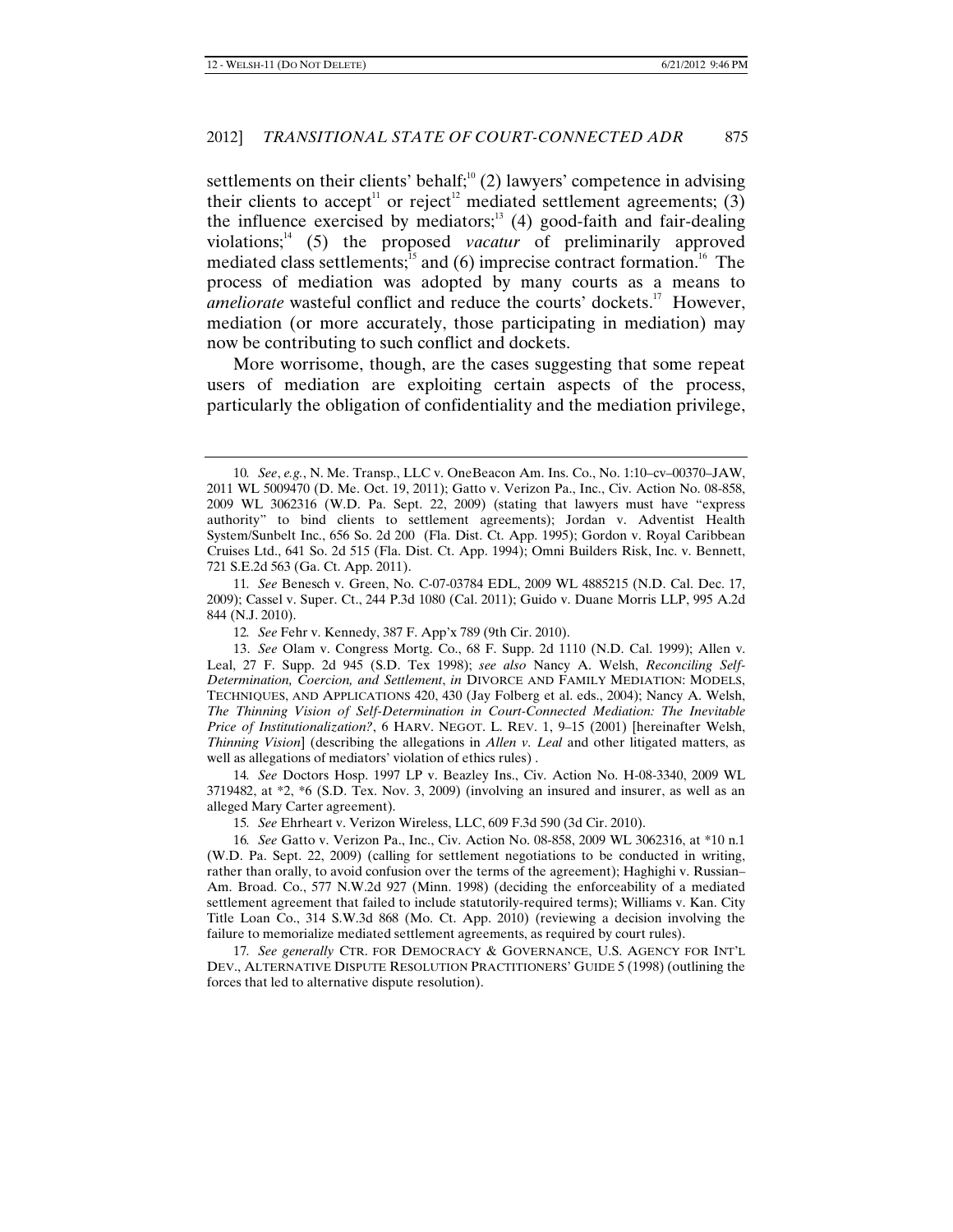to the detriment of other users of the process.<sup>18</sup> A line of cases has emerged in which lawyers are the key actors in tales of alleged misbehavior and even malpractice. The defendant-lawyers in these cases have then asserted the mediation privilege against their own clients in order to keep the clients from introducing evidence that might help to prove claims of legal malpractice.<sup>19</sup> The upshot is that these lawyers have used mediation as a shield and an impediment to their clients' access to the very forum that lawyers are supposed to hold most dear—the public courtroom.

Though these cases are relatively few in number, they should motivate mediation proponents to develop and implement strategies to counteract such misuse of mediation—through advocacy for measures such as tightening mediation privilege statutes, mediators' insertion of preemptive clauses in mediation agreements,<sup>20</sup> routine reminders to parties during mediation that they *can* go to trial and that this is a civic right that we respect and value,<sup>21</sup> use of caucus as a means to allow parties to rescind or amend tentative settlements, $\alpha$  and the inclusion of a short cooling-off period in mediated settlement agreements.<sup>23</sup> But why have mediation proponents not *already* undertaken all of these tasks? What point must we reach before we initiate reform? Must a crisis occur? What sort of a crisis? What counts as a crisis?

Perhaps we as ADR proponents are at one of those uncomfortable "ugly duckling" transition points, as court-connected mediation and

<sup>18.</sup> *See, e.g.*, Cassel v. Super. Ct., 244 P.3d 1080, 1094–96 (Cal. 2011) (discussing cases where attorneys used the confidentiality of mediation to keep communications with clients from disclosure).

<sup>19</sup>*. See, e.g.*, Fehr v. Kennedy, 387 F. App'x 789 (9th Cir. 2010); Benesch v. Green, No. C-07-03784 EDL, 2009 WL 4885215 (N.D. Cal. Dec. 17, 2009); Wimsatt v. Super. Ct., 61 Cal. Rptr. 3d 200 (Ct. App. 2007).

<sup>20</sup>*. See* Nancy A. Welsh, *Musings on Mediation, Kleenex, and (Smudged) White Hats*, 33 U. LA VERNE L. REV. 5, 22–23 (2011) (citing to Justice Ming Chin's reluctant concurrence in *Cassel*, 244 P.3d at 1098 (Chin, J., concurring in the result), and to the UNIFORM MEDIATION ACT § 6 (2003) and urging mediators to include clauses in their mediation agreements that would exempt from the mediation privilege any mediation communications offered to prove or disprove claims of professional misconduct or malpractice).

<sup>21.</sup> My thanks to Howard Herman, Mediator & Director, United States District Court for the Northern District of California, for the conversation that reinforced the importance of this point.

<sup>22.</sup> This technique was used by Georgia mediator Edie Primm. For a discussion of postsettlement settlement, see Max H. Bazerman & Katie Shonk, *The Decision Perspective to Negotiation*, *in* THE HANDBOOK OF DISPUTE RESOLUTION 52, 55 (Michael L. Moffitt & Robert C. Bordone eds., 2005).

<sup>23</sup>*. See* Welsh, *Thinning Vision*, *supra* note 13, at 6–7.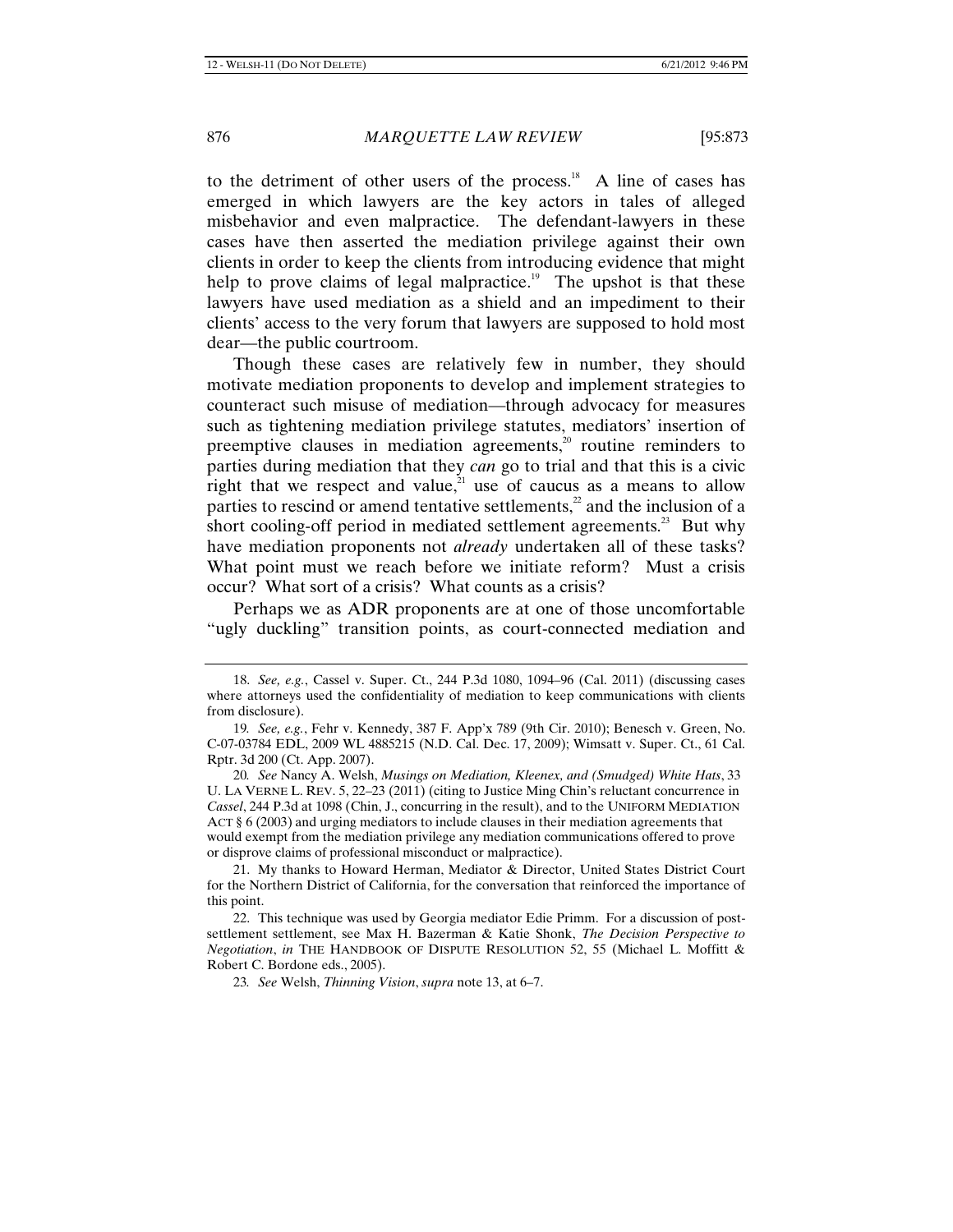other forms of court ADR move toward the next stage of the field's evolution. These transition points are necessary, but as the name I have given them implies, they are neither pretty nor terribly welcome.<sup>24</sup> On the other hand, the discomfort associated with these periods enables us to let go; though we recognize and are grateful for what we have learned, we are ready to bid the past farewell and turn toward the future we must now create.

During Marquette University Law School's recent symposium, participants had the opportunity to take stock of the current state of court ADR, with special emphasis on the family law area. We learned of innovative programs and processes—but we also learned how difficult it has become to describe the status of court ADR in a country as large and decentralized as the United States, with courts and governance traditions that vary dramatically from state to state and even from county to county. We learned that while exciting ADR innovation is occurring in some courts, other courts' ADR programs are under siege and have been forced to retrench and justify themselves as core to the courts' mission. We learned about the many initiatives designed to protect children caught up in the conflict and pain that often accompany divorce; we also became aware of the difficulty of establishing clear professional and normative boundaries among the increasing numbers and types of court-connected third parties in this context—e.g., family mediators, *guardians ad litem*, and lawyers assigned by courts to represent the interests of children.

Thus, we learned that ADR's current interaction with, and patchy integration into, the courts is uneven and messy. We also became aware of messiness within the ranks of those who identify as proponents of mediation and court ADR. At the symposium, the various stakeholders in court ADR—lawyers, judges, mediators, administrators, policymakers, funders, and academics—engaged in impressive dialogue. 25 Representatives of the legal, social, and psychological

<sup>24</sup>*.* I considered naming this a "chrysalis" period, which has much more positive connotations, but our field's transformation is not occurring in private and thus comfortably out of view.

<sup>25.</sup> These efforts have occurred before, often with Christopher Honeyman serving as a key leader or catalyst. *See, e.g.*, Robert M. Ackerman & Nancy A. Welsh, *Interdisciplinary Collaboration and the Beauty of Surprise: A Symposium Introduction*, 108 PENN ST. L. REV. 1, 1–3 (2003); Christopher Honeyman, Barbara McAdoo & Nancy Welsh, *Here There Be Monsters: At the Edge of the Map of Conflict Resolution*, *in* THE CONFLICT RESOLUTION PRACTITIONER: A MONOGRAPH BRIDGING THEORY AND PRACTICE 1, 15–16 (2001). *See generally* Christopher Honeyman, *Movable Feast: An Introduction*, 5 CARDOZO J. CONFLICT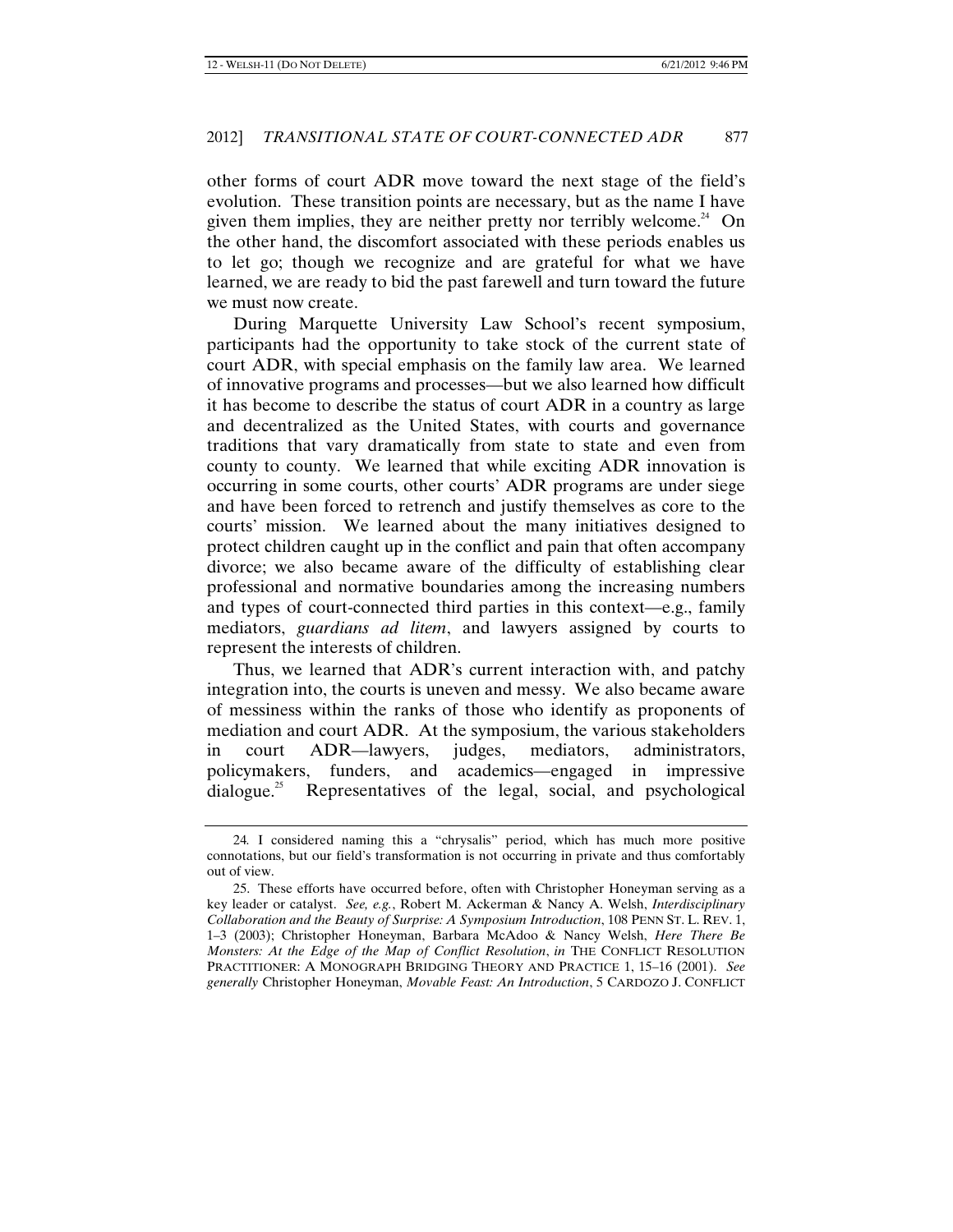professions that populate the field of dispute resolution also sought to reach out to, and learn from, each other. Simultaneously, though, we learned that even within the field of dispute resolution, which espouses and truly values both dialogue and collaboration, we can be insufficiently respectful of the uniqueness and depth of others' experience and knowledge. Like many of the lawyers and disputants we seek to serve, we like to be heard and to be recognized as people with expertise and wisdom. It is hard, and requires tremendous humility and patience, to listen. So, court ADR's internal relations also can be confusing and difficult.

The current ugly duckling phase of ADR's evolution, however, is most obvious in the persistent tension that exists between mediation proponents' strong sense of what makes us special or valuable<sup>26</sup> and our equally strong desire to find a secure and prestigious home within the courts. This ground has been well-plowed, $^{27}$  but it still plays a central role in court ADR's internal confusion, as well as its uneven and messy integration with the courts and even some lawyers' apparent temptation to abuse the protections offered by the mediation process, with relative impunity. Like most ugly ducklings (e.g., rebellious teenagers, uninvited newcomers to insular communities, etc.), we are not sure we belong and cannot decide whether the better strategy is to declare ourselves as different or find a way to fit in.

Much of what we learned at the symposium was not new. At this point, we have three decades of experience with the institutionalization of court ADR. Court ADR is no longer an innovation and has existed

RESOL. 145 (2004); Christopher Honeyman et al., *New York Movable Feast: Boundaries to Practice*, 5 CARDOZO J. CONFLICT RESOL. 147 (2004); Christopher Honeyman et al., *Washington, D.C. Movable Feast: The Odds on* Leviathan—*Dispute Resolution and Washington, D.C.'s Culture*, 5 CARDOZO J. CONFLICT RESOL. 159 (2004).

<sup>26.</sup> *See* JAMES J. ALFINI ET AL., MEDIATION THEORY AND PRACTICE 1–31 (2d ed. 2006); Deborah R. Hensler, *Our Courts, Ourselves: How the Alternative Dispute Resolution Movement Is Re-Shaping Our Legal System*, 108 PENN ST. L. REV. 165, 185–88 (2003); Carrie Menkel-Meadow, *Mothers and Fathers of Invention: The Intellectual Founders of ADR*, 16 OHIO ST. J. ON DISP. RESOL. 1, 2, 5 (2000); Jacqueline M. Nolan-Haley, *The Merger of Law and Mediation: Lessons from Equity Jurisprudence and Roscoe Pound*, 6 CARDOZO J. CONFLICT RESOL. 57 (2004); Welsh, *Thinning Vision*, *supra* note 13, at 3; Nancy A. Welsh, *You've Got Your Mother's Laugh: What Bankruptcy Mediation Can Learn from the Her/History of Divorce and Child Custody Mediation*, 17 AM. BANKR. INST. L. REV. 427, 430 (2009) [hereinafter Welsh, *Mother's Laugh*]; Douglas Yarn, *The Death of ADR: A Cautionary Tale of Isomorphism Through Institutionalization*, 108 PENN ST. L. REV. 929, 930–31 (2004).

<sup>27.</sup> Robert A. Baruch Bush, "*What Do We Need a Mediator For?": Mediation's "Value-Added" for Negotiators*, 12 OHIO ST. J. ON DISP. RESOL. 1, 1 n.1 (1996).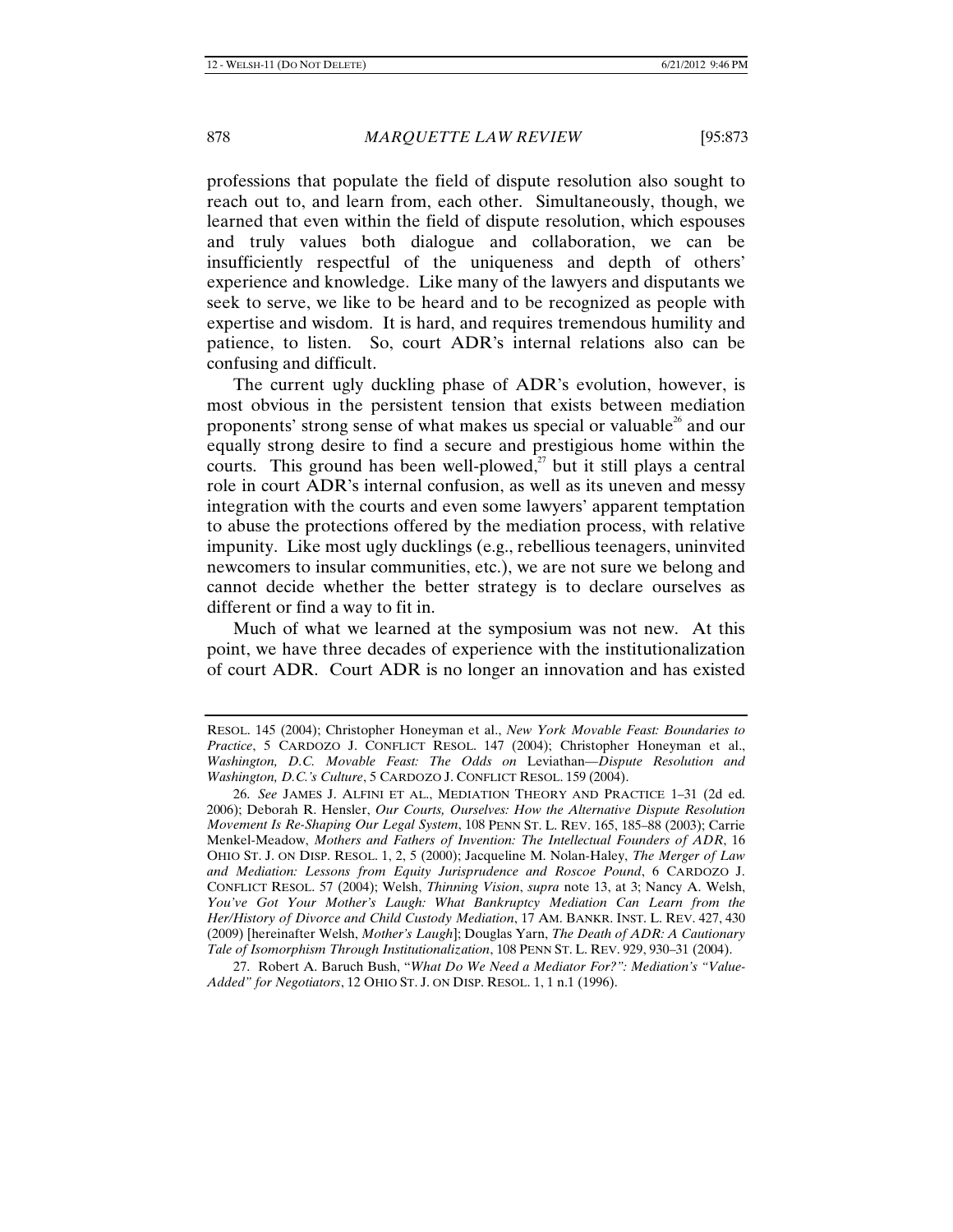long enough to develop its own bureaucracy. Over the past ten years, however, court administrators and scholars have repeatedly reported that all was not well. They detailed significant reductions in court ADR staffing and in the amount of time parties are expected to spend in mediation, threats to cut ADR programs unless they could justify themselves as "core" to the mission of the courts, and pressures to produce high settlement rates.<sup>28</sup> Some proponents of family-court ADR have urged a move away from mediation and toward hybrid ADR processes that pair strongly evaluative or adjudicative functions with facilitative or mediative functions, in order to assure finality. Obviously, such developments could threaten the primacy of, and courts' support for, mediation. $29$ 

The Marquette symposium therefore offered a particularly good opportunity to assess court ADR proponents' current understanding of our field, its value, and the implications of this stage of its development.<sup>30</sup> At the symposium's conclusion, the participants were asked to respond to the following questions: "Based on your experience and what you've heard during the symposium, what is the most

<sup>28.</sup> *See* Yishai Boyarin, *Court-Connected ADR—A Time of Crisis, a Time of Change*, 95 MARQ. L. REV. 993 (2012); *see also* Leonard Edwards, *Comments on the Miller Commission Report: A California Perspective*, 27 PACE L. REV. 627, 628, 656 (2007) (advocating mediation for New York while identifying challenges in California, including one-hour mediations as result of resource and funding issues); Joan B. Kelly, *Family Mediation Research: Is There Empirical Support for the Field?*, 22 CONFLICT RESOL. Q. 3, 29 (2004) (acknowledging reduced time for mediation); Sharon Press, *Institutionalization of Mediation in Florida: At the Crossroads*, 108 PENN ST. L. REV. 43, 65–66 (2003) (describing the challenge and opportunity presented when a state office of dispute resolution was required to "justify general revenue funding from the state" and "identify performance measures" without relying solely on "efficiency arguments" (internal quotation marks omitted)). *But see* Louise Phipps Senft & Cynthia A. Savage, *ADR in the Courts: Progress, Problems, and Possibilities*, 108 PENN ST. L. REV. 327, 339 (2003) (asserting that courts increasingly are focusing on their long-term goals and therefore are "paying attention to the human element of conflict beyond the legal dispute itself[, which] was the impetus for hundreds of state chief judges abandoning short-term efficiency goals and signing a pledge committing the courts to become more 'problemsolving'" (citing and quoting CONF. OF CHIEF JUSTICES, 52ND ANN. MEETING, RESOLUTION 22 (2000); CONF. OF STATE CT. ADM'RS, RESOLUTION IV (2000)).

<sup>29.</sup> *See* Peter Salem, *The Emergence of Triage in Family Court Services: The Beginning of the End for Mandatory Mediation?*, 47 FAM. CT. REV. 371, 379 (2009); Welsh, *Mother's Laugh*, *supra* note 25, at 429.

<sup>30.</sup> *See generally* Robert W. Rack, Jr., *A Letter to My Successor*, 26 OHIO ST. J. ON DISP. RESOL. 429, 430–33 (2011) (reflecting, after nearly twenty-nine years in his position, on his approach to integrating his mediation program with the court); Robert W. Rack, Jr., *Thoughts of a Chief Circuit Mediator on Federal Court-Annexed Mediation*, 17 OHIO ST. J. ON DISP. RESOL. 609 (2002) (analyzing the "institutionalization" of mediation in the federal courts over the twenty-five years following the 1976 Pound Conference).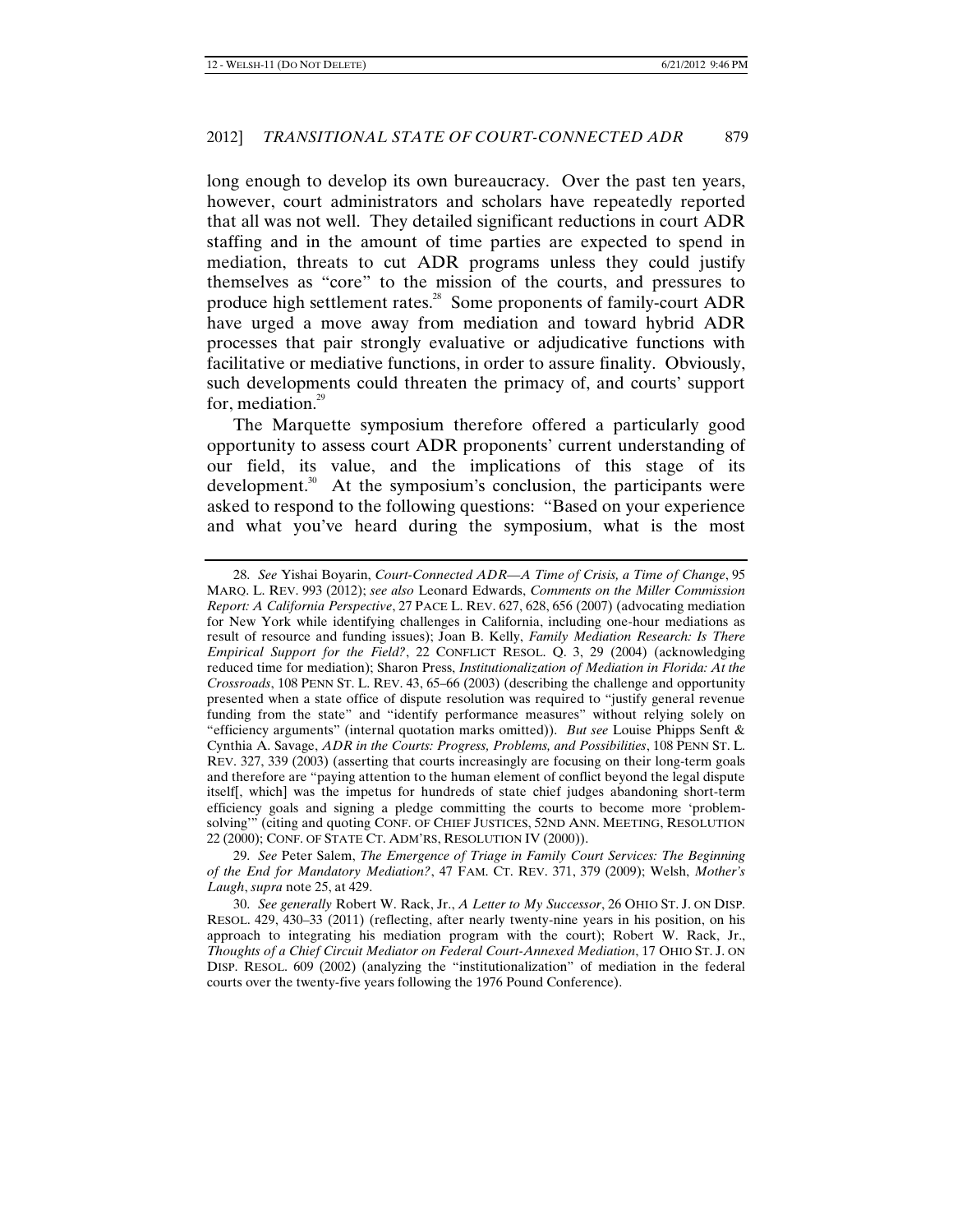important 'value-added'31 that you believe court ADR brings to the courts?" and "What must occur in order for you to judge current or imminent change [to court ADR] as 'good?'" My review of the written responses to the first question suggests the following primary sense of our field's value, especially in the family area, among the colleagues who attended the symposium:

*We offer the added value of allowing disputants to come to their own resolution*. We offer self-determination to parents in family-court ADR; the opportunity to deal with what is really important to them; individual engagement; and the opportunity for parents to take responsibility, work through challenges, and arrive at well thought-out solutions.

*We offer the added value of process choice*. We offer additional dispute resolution options and the opportunity for diversion to processes that will allow divorcing spouses to arrive at the most appropriate dispositions.

*We offer the added value of a dignified role for disputants*. We offer a problem-solving approach (including the inclusion of key stakeholders who would not have legal standing to participate in litigation) and the opportunity for parents to behave decently, handle conflict better, learn how to communicate, and engage constructively.

These responses suggest that a certain sort of faith, grounded in the principle of self-determination, continues to animate the field of  $ADR$ .<sup>32</sup> ADR proponents believe in providing people with the opportunity and tools to be their best, enabling them to take responsibility for making serious decisions in a deliberative, thoughtful manner. We believe that deliberation and informed decision-making are possible, especially if people are given the right tools and sufficient time. We believe in the value of making good and customized decisions and arriving at real resolution. And, finally, we believe that people *want* to take responsibility and *want* to make the decisions that will affect their lives.

Admittedly, participants in the Marquette symposium also identified the following effects of mediation as "value-added," but much less frequently:

- Easing court dockets;
- Providing education and information to parties even if

<sup>31.</sup> Questions about the "value-added" benefits of mediation are common. *See* Baruch Bush, *supra* note 26, at 1.

<sup>32.</sup> *See also* Gary L. Gill-Austern, *Faithful*, 2000 J. DISP. RESOL. 343, 361 & n.75 (2000).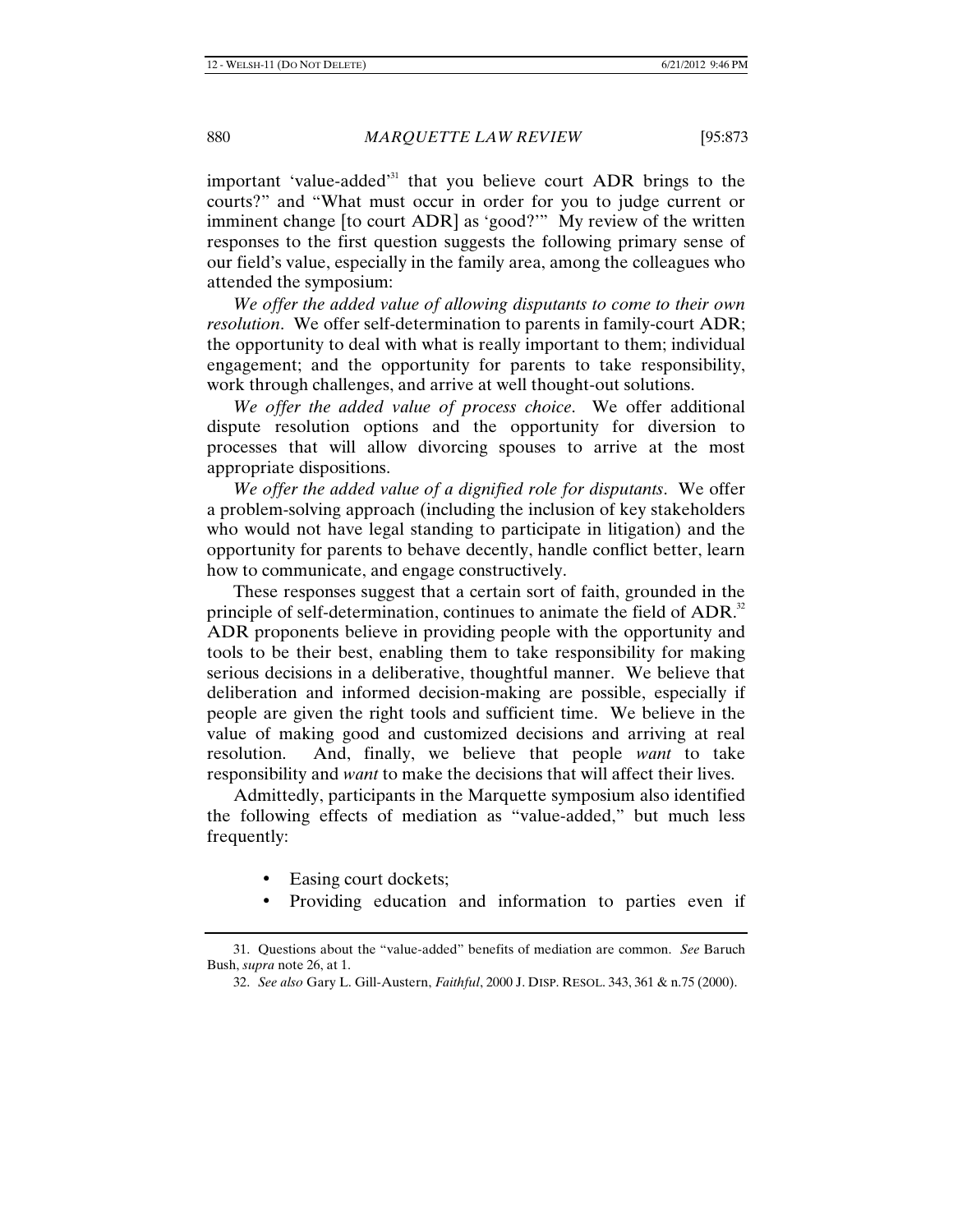disputed issues were not resolved;

- Providing resource savings in terms of time, money, and life L. disruption;
- Increasing compliance with outcomes; and
- Offering parents a better view of the court system.

It is striking that the more practical advantages of court ADR garnered so many fewer votes. It appears that for those who are in the trenches of court ADR, meeting the institutional, efficiency-andeffectiveness-oriented needs of the courts is much less inspiring than helping people achieve their potential, especially in consensual processes like mediation.<sup>33</sup>

What then of the participants' responses to the second question? Recall that the participants were asked to consider what they had heard over the course of the symposium, often involving current or imminent change, and to determine "[w]hat must occur in order for you to judge current or imminent change [to court ADR] as 'good?'" Overwhelmingly, participants indicated that they would judge current or imminent change as "good" if it involved greater institutional support for court ADR—such as better financing and broader institutional support for ADR innovations, funding or alternative resource expansion, the creation of new opportunities and programs, diversified services for parties, openness to innovation, flexible processes that match the complexity of race and economic differences, the implementation of new court ADR programs, and inclusion of ADR in law school curricula and bar exams. A few participants admitted that they would feel good about change if it involved "manna from heaven," such as an unexpected shift in stimulus funding and a growth in targeted tax revenues, or assurances that everyone involved in court ADR would keep their jobs. $34$ 

Perhaps this set of responses simply expresses court employees' legitimate fears about job security and their hope for reassurance. But is there also something more here? Those of us who are court ADR

<sup>33.</sup> It is important to recall, of course, the setting in which these questions were asked. The respondents were people who had made the choice to attend a symposium focused on the future of court ADR. Perhaps it should not be surprising that this self-selected group would perceive court ADR as having a value separate from the mechanics of judicial administration.

<sup>34.</sup> Consistent with these sentiments, participants later emphasized the importance of making personal connections with key judges and policymakers in order to increase their understanding and support of court ADR.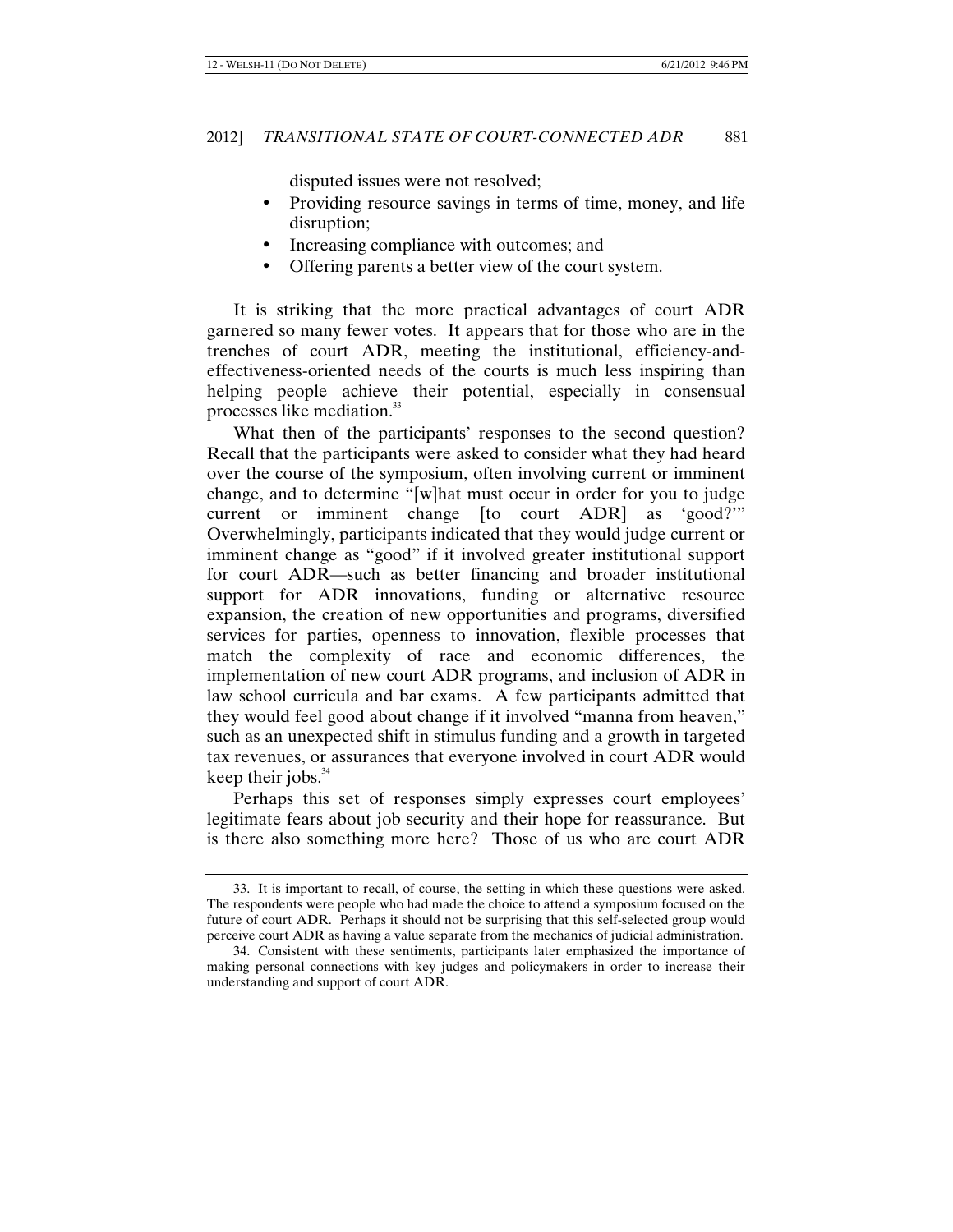proponents often identify ourselves as "different"—in a good way. But ugly ducklings are noticeably "different"—and it is not always advantageous to be identified with such a conspicuous and different group, especially when resources are, or are perceived as, increasingly scarce. Indeed, these sorts of conditions predictably set the stage for conflict between different groups.<sup>35</sup> Nonetheless, we want the courts to accept us for who we are and what we do—and encourage our commitment to serving people's better natures—*even when we have failed to demonstrate how our commitment to this vision assists the courts in justifying their existence or fighting for their share of declining economic resources*. <sup>36</sup> Meanwhile, as already noted, we may have allowed some to use our process—and particularly the promise of the

It is important to note that a few symposium participants hinted that they might be willing to perceive current and imminent changes in court ADR as good, even if they involve cutbacks, but only if such change is based on: (1) data showing court ADR's impact for parties or evaluation of the experience parties have in ADR; (2) demonstration of costeffectiveness of ADR to courts; (3) honesty and transparency about who is affected by court-ADR changes and how they are affected; and (4) realistic standards of service. I suspect these respondents anticipate that any such assessments will produce positive results for court ADR, but there is no guarantee of this.

<sup>35.</sup> *See* Ronald J. Fisher, *Intergroup Conflict*, *in* THE HANDBOOK OF CONFLICT RESOLUTION: THEORY AND PRACTICE 166, 166–67 (Morton Deutsch & Peter T. Coleman eds., 2000).

<sup>36.</sup> Professor Bobbi McAdoo and I have previously observed that "[i]f they are honest, courts will clarify that though these objectives [i.e., producing outcomes that respond to litigants' unique extra-legal needs, represent parties' self-determination, or maintain or enhance relationships] are laudable, they must yield to the objectives that are more salient to the mission of a public civil litigation system." Bobbi McAdoo & Nancy A. Welsh, *Look Before You Leap and Keep on Looking: Lessons from the Institutionalization of Court-Connected Mediation*, 5 NEV. L.J. 399, 426 (2005). At the same time, there will be some parties who will be likely to refuse to comply with outcomes or will return to court repeatedly with new claims arising out of a continuing conflict. ADR (and especially mediation) proponents may be particularly able to demonstrate the value of mediative functions for these parties. *See* Riskin & Welsh, *supra* note 6, at 928–29 (suggesting that courts will benefit from offering customized mediation to a subset of disputants, just as courts have chosen to develop specialized courts to meet the needs of certain litigants). *But see* John Lande, *How Much Justice Can We Afford: Defining the Courts' Roles and Deciding the Appropriate Number of Trials, Settlement Signals, and Other Elements Needed to Administer Justice*, 2006 J. DISP. RESOL. 213 (2006). Professor Lande proposes, in light of reduced trial rates, several alternative strategies to enable federal courts to achieve their mission of providing justice including: giving litigants an array of process options from which to choose; collecting and providing to litigants data regarding negotiated settlement outcomes; designing court facilities to accommodate various dispute resolution processes; re-allocating judicial responsibilities to permit full-time Article III judges to focus on conducting trials; using local advisory groups to make changes in courts' rules and internal operating procedures; and working with other local entities to respond to problems facing the justice system. Lande, *supra*, at 233–47. Professor Lande also examines options to increase the number of trials. *Id.* at 247–51.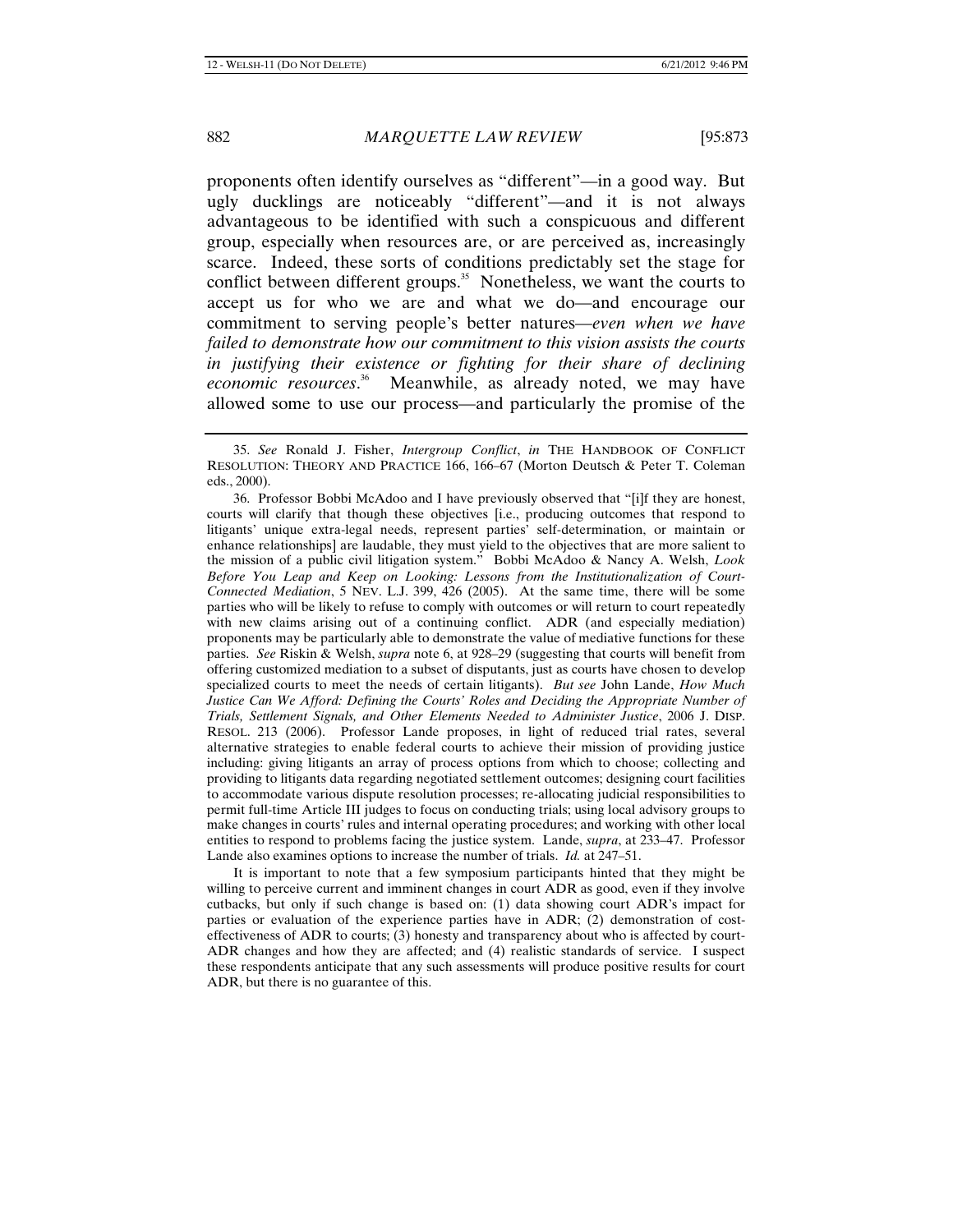mediation privilege—in a manner that is entirely inconsistent with and even harmful to the principle of self-determination that is so precious to us and is *also potentially harmful to the legitimacy of the courts*.

We cannot have it both ways. We must either adapt the mediation process to fit the environment of the courts or move on. I am reminded of visionaries, politicians, and artists, who made their original reputations by invoking particular traditions, but then turned their backs on such traditions when they became too rigid or personally stifling. Singer and songwriter Bob Dylan has gone through more than one such evolution, with certain "ugly duckling" transition albums marking his generally ungracious rejection of his past and an awkward groping toward an uncertain future. At each of these points, he has managed to make many fans and friends unhappy. $37$  But he has been true to his inner voice—and has both found new fans and regained many old ones.

One choice for proponents of court ADR is to reject courts' calls for greater efficiency and settlements, take as much time and care as we need to enable parties to come to their own solutions, and regularly defy expectations for closure by requiring mediated settlement agreements to include cooling-off periods. But that choice will have consequences. One such consequence may be that members of our field will have to leave the courts and instead offer their services through the community mediation programs that have institutionalized facilitative, transformative, and other self-determination-oriented approaches. Alternatively, members of the field may choose to strike out on their own, and offer their services on a for-profit basis.

Another very different approach would involve becoming humbler regarding ADR and its potential and less committed to being "different" from the courts' generally hierarchical, adjudicative approach. This is especially applicable, of course, to mediation. Hints of the potential fruitfulness of this approach exist in the same responses listed previously. 38 Symposium participants found value in court ADR processes' ability to facilitate "civility and decision-making" as parties

<sup>37.</sup> *See* ANTHONY SCADUTO, BOB DYLAN: A BIOGRAPHY 208–10 (1973) (describing Bob Dylan's abandonment of folk music and protest songs); ROBERT SHELTON, NO DIRECTION HOME: THE LIFE AND MUSIC OF BOB DYLAN 245–52 (1986) (describing Bob Dylan's *Another Side of Bob Dylan* and fans' and critics' reactions to it).

<sup>38.</sup> *See* Jennifer Gerarda Brown, *Creativity and Problem-Solving*, *in* THE NEGOTIATOR'S FIELDBOOK 407, 408–10 (Andrea Kupfer Schneider & Christopher Honeyman eds., 2006) (emphasizing the use of different words as a means to see new possible solutions).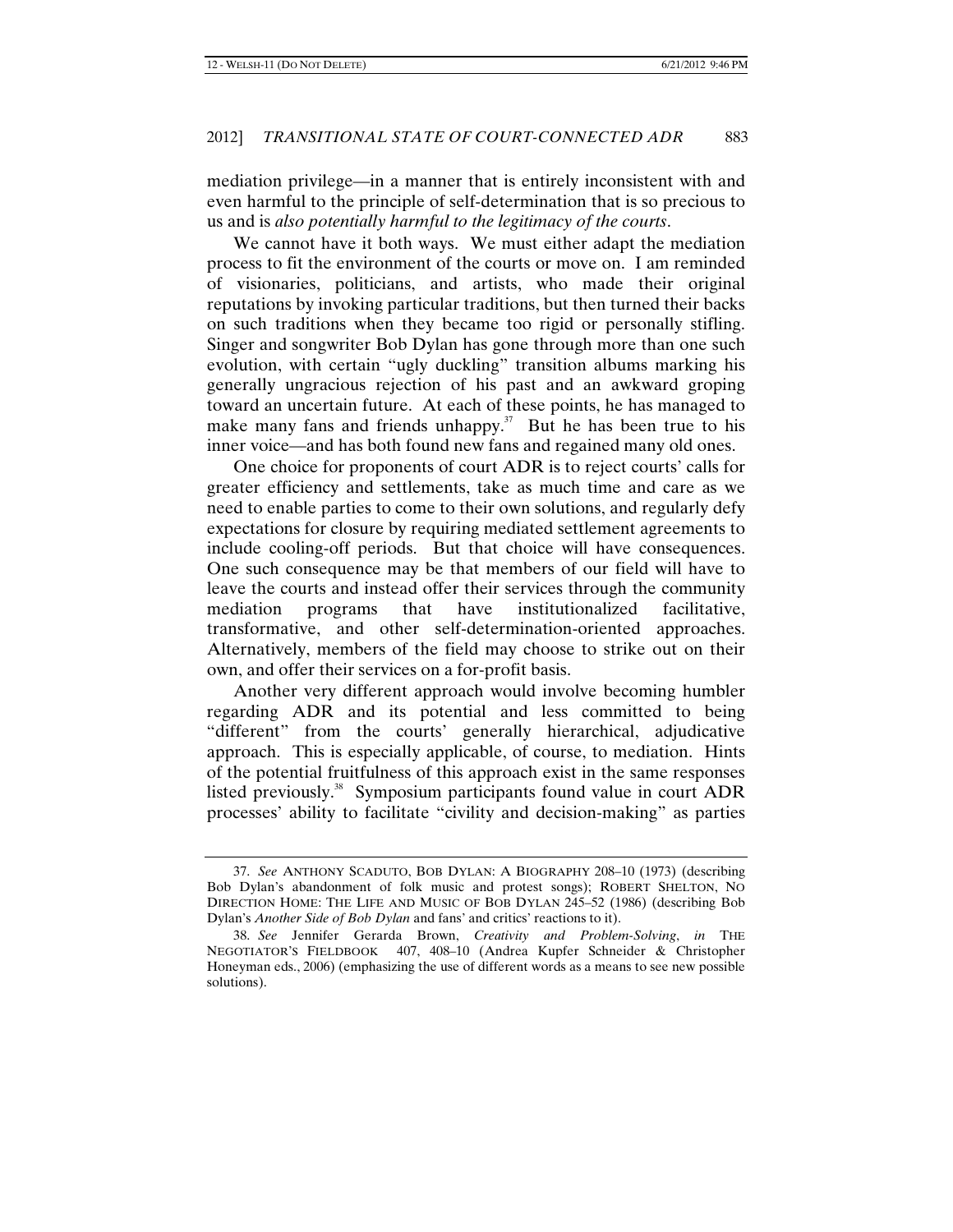play "dignified role[s]," behave "decently" and "constructively," and ultimately arrive at solutions that are "well thought-out" and "appropriate."

Courts are supposed to resolve disputes, of course, but *they are also supposed to provide something special in* how *they resolve those disputes*. Courts should provide an "experience of justice" <sup>39</sup> for those involved in the dispute. Such an experience involves civil treatment of, and decent behavior by, all of the actors; decision-making that is grounded in reason; and solutions that demonstrate thoughtfulness. Recently, Jeremy Waldron wrote that law (unlike the raw exercise of coercive power) is characterized by its aspiration to treat people as dignified agents.<sup>40</sup> Dignified agents do not have the power of principals. Nonetheless, such agents exercise responsibility, possess areas of discretion, and are deserving of respect as reasoning individuals.

This commitment to an experience of justice—or more formally, "procedural justice"—should characterize *all* of the dispute resolution processes offered by courts. Such an expectation is relatively uncontroversial, as applied to trial and court-connected non-binding arbitration.<sup>41</sup> But expectations of procedural justice can and should also apply to court-connected mediation<sup>42</sup> and judicial settlement

42. *See* Nancy A. Welsh, *Disputants' Decision Control in Court-Connected Mediation: A Hollow Promise Without Procedural Justice*, 2002 J. DISP. RESOL. 179, 180 (2002) [hereinafter, Welsh, *Hollow Promise*]; Welsh, *Making Deals*, *supra* note 7, at 837; Welsh, *Stepping Back Through*, *supra* note 7, at 619–25, 629–32, 651–57, 663–65 (reporting results of a qualitative empirical research project that suggested that parties value mediation for "the procedural justice it provides and its assistance in helping them achieve resolution—or at least some sort of progress toward resolution"; and also reporting, consistent with prior procedural justice research, that parties value mediation's ability to provide them with the opportunity to be heard in a dignified and thorough process and, to a lesser extent, the opportunity to hear each other). Joseph B. Stulberg, *Must a Mediator Be Neutral? You'd Better Believe It!*, 95 MATQ..

<sup>39.</sup> Welsh, *Stepping Back Through*, *supra* note 7, at 671.

<sup>40.</sup> Jeremy J. Waldron, *How Law Protects Dignity* 8, 21 (N.Y. Univ. Sch. of Law, Working Paper No. 317, 2012).

<sup>41.</sup> *See* NAT'L CTR. FOR STATE CRTS., COURTOOLS, TRIAL COURT PERFORMANCE MEASURES: ACCESS AND FAIRNESS (2005), *available at* http://www.ncsconline.org/D\_Research/CourTools/Images/courtools\_measure1.pdf (survey tool focusing on litigants' perceptions of access and procedural and substantive fairness); E. Allan Lind et al., *In the Eye of the Beholder: Tort Litigants' Evaluations of Their Experiences in the Civil Justice System*, 24 LAW & SOC'Y REV. 953 (1990) (reporting procedural justice perceptions of litigants whose cases went to trial, non-binding arbitration, judicial settlement conferences, and bilateral negotiation). *But see* Mark Spottswood, *Live Hearings and Paper Trials*, 38 FLA. ST. U. L. REV. 827, 829 (2011) (urging that "[d]espite the frequent affirmation of the value of presence in the fact-finding process by legal thinkers, we shall see that live hearings and trials sometimes aid, but often hinder, the fair adjudication of disputes").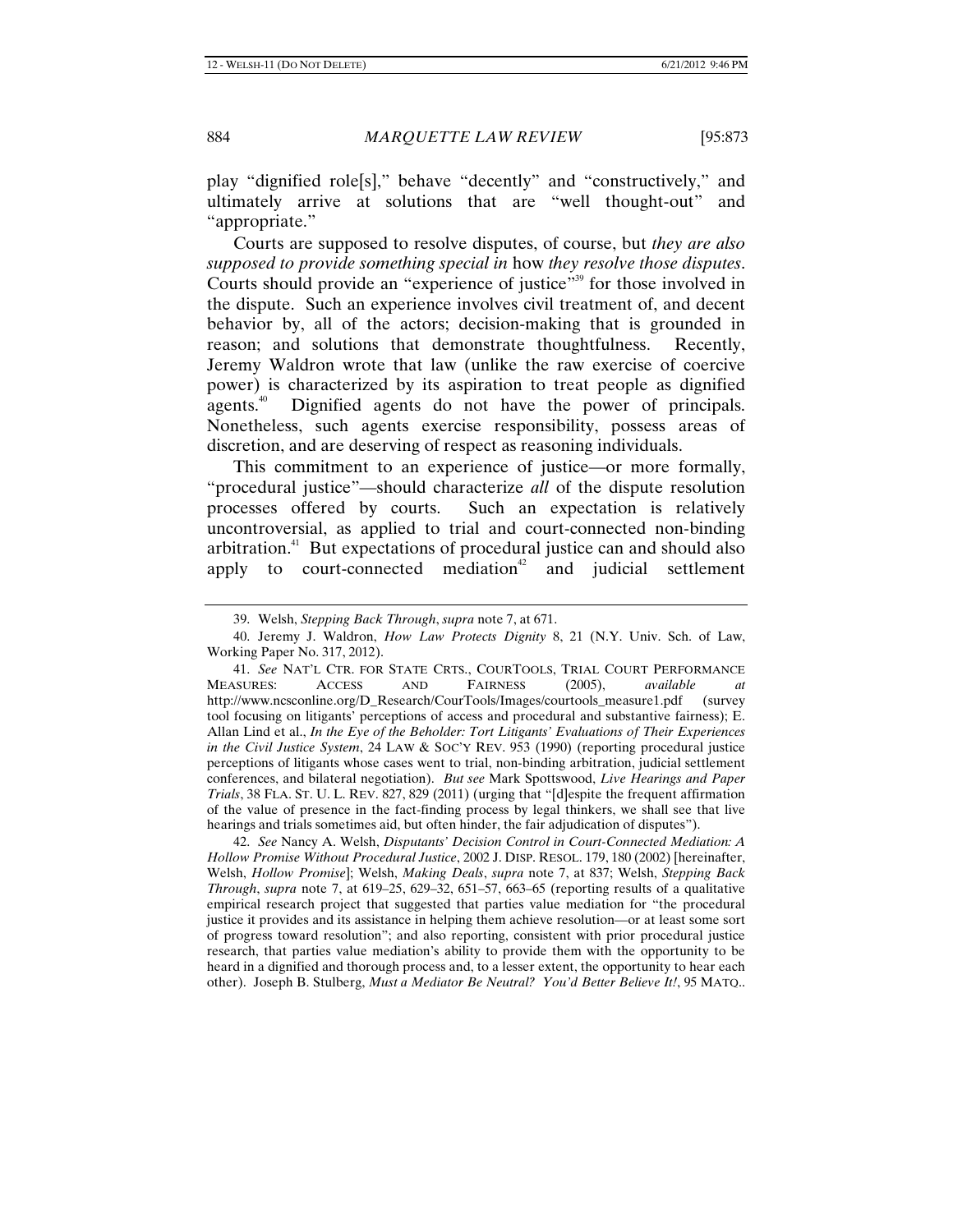conferences.<sup>43</sup> There is even some suggestion that procedural justice can and should apply to lawyers' unassisted negotiation, particularly when such negotiation occurs during litigation, in the explicit shadow of the courts.44 Indeed, the procedural justice offered by courts has the potential to extend beyond the public sphere, encouraging greater procedural justice in private pre-litigation consensual processes.<sup>4</sup>

If the court ADR field embraces procedural justice as the common value that binds it to other court processes, we may be more likely to move beyond our current ugly duckling phase. If the court ADR field also embraces hybrid procedures that combine facilitative and mediative functions with evaluative and adjudicative functions in order to enable the invocation of procedural due process jurisprudence, $46$  we may move even more quickly into the next phase. Mediation is then likely to

45. *See* Nancy A. Welsh, *I Could Have Been A Contender: Summary Jury Trial as a Means to Overcome* Iqbal*'s Negative Effects Upon Pre-Litigation Communication, Negotiation and Early, Consensual Dispute Resolution*, 114 PENN. ST. L. REV. 1149, 1154–55 (2010).

46. Note that procedural justice is related to, but not synonymous with, the procedural due process jurisprudence. Such jurisprudence has only been found to apply when those deemed to be state actors *make the decision* to deprive individuals of life, liberty, or property. Court-connected mediators who only facilitate the parties' communication and negotiation do not possess such powers. *See* Welsh, *Hollow Promise*, *supra* note 39, at 187–89. This presumption may not hold, however, for mediators who make binding procedural and evidentiary decisions or provide the court with recommended dispositions. The simple label of "mediator" will not insulate a neutral from this jurisprudence. Its application will depend upon a functional analysis of the mediator's role. *See, e.g.*, Wash. Cent. R.R. Co., Inc. v. Nat'l Mediation Bd., 830 F. Supp. 1343, 1363 (1993).

L. REV. 829 (2012).

<sup>43.</sup> Indeed, colleagues and I are currently engaged in developing a tool that would provide feedback to judges regarding their management of settlement conferences, including litigants' and lawyers' perceptions of procedural justice. *See* Bobbi McAdoo & Nancy Welsh, *Court-Connected General Civil ADR Programs: Aiming for Institutionalization, Efficient Resolution, and the Experience of Justice*, *in* ADR HANDBOOK FOR JUDGES 1, 30–32 (Donna Stienstra & Susan M. Yates eds., 2004).

<sup>44.</sup> *See* Rebecca Hollander-Blumoff, *The Psychology of Procedural Justice in the Federal Courts*, 63 HASTINGS L.J. 127, 175 (2011); Rebecca Hollander-Blumoff & Tom R. Tyler, *Procedural Justice and the Rule of Law: Fostering Legitimacy in Alternative Dispute Resolution*, 2011 J. DISP. RESOL. 1, 2 (2011) (recommending procedural justice for ADR disputants to ensure the rule of law); Rebecca Hollander-Blumoff & Tom R. Tyler, *Procedural Justice in Negotiation: Procedural Fairness, Outcome Acceptance, and Integrative Potential*, 33 LAW & SOC. INQUIRY 473, 474 (2008) (discussing how treating parties fairly can improve lawyers' client representation); Nancy A. Welsh, *The Reputational Advantages of Demonstrating Trustworthiness: Using the Reputation Index with Law Students*, 28 NEGOT. J. 117, 136 (2012) (discussing how negotiators who engage in the cooperative aspects of procedural justice are perceived as more trustworthy and effective); Nancy A. Welsh, *Perceptions of Fairness*, *in* THE NEGOTIATOR'S FIELDBOOK 165 (Andrea Kupfer Schneider & Christopher Honeyman eds., 2006).